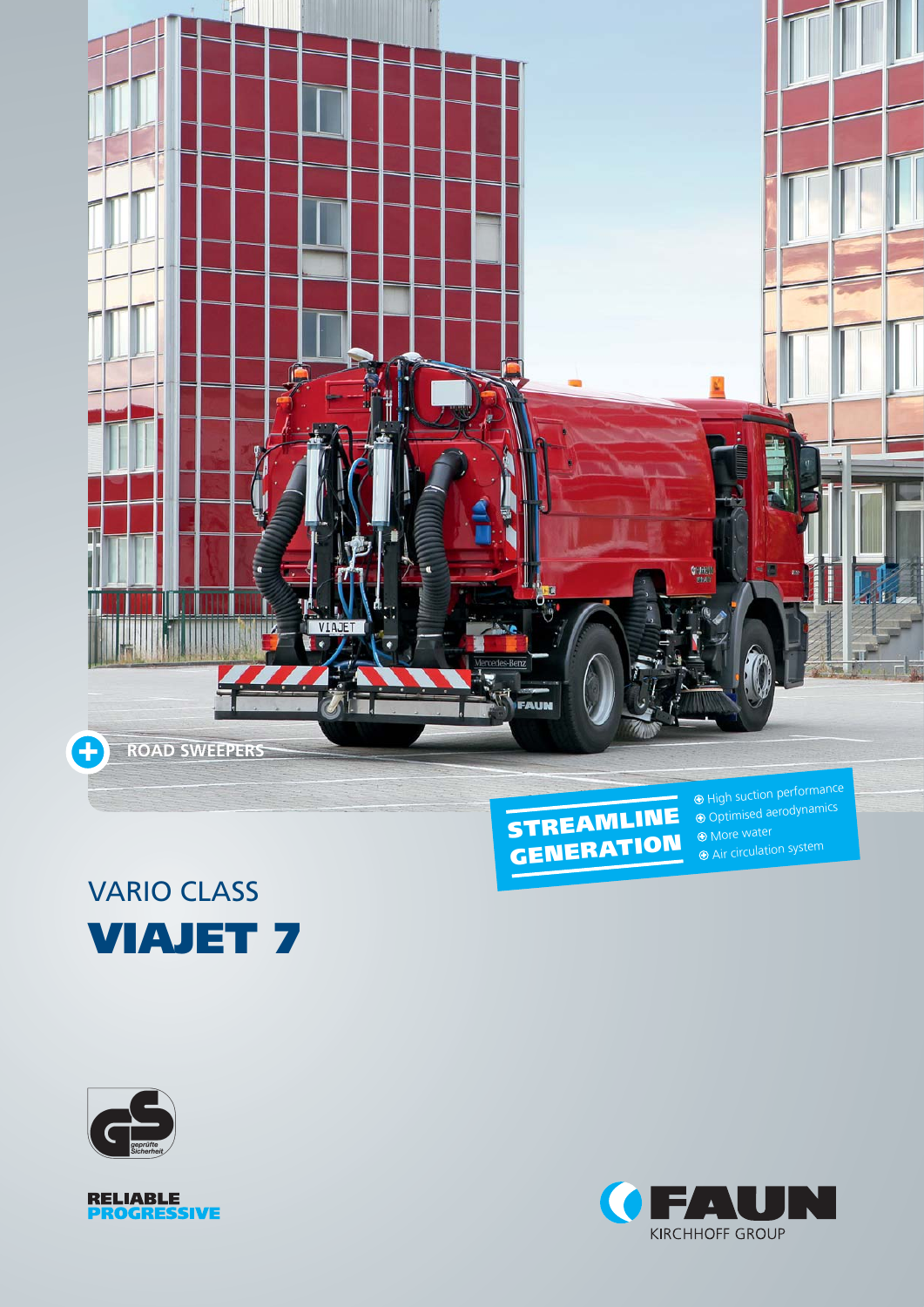# **VIAJET 7 Your universal tool**

The VIAJET 7 can be used for both municipal road sweeping and on road construction site.

The VIAJET 7 comes with FAUN's patented air circulation system as standard, which guarantees the lowest emission values in the expelled air.

### **FAUN drive concepts**

#### **Classic auxiliary engine**

A separate auxiliary engine drives the blower and sweeper units of the VIAJET 7 independently of the chassis engine. Power is transferred exclusively via hydraulics, without the use of mechanical components, which are liable to wear. Depending on exhaust gas treatment requirements, a range of auxiliary engines are available:

- EU97/68/EC Stage 4 / Tier 4f
- Euromot 3b
- Euromot 3a (not for Europe)

#### **Hydraulic drive of the sweeping assembly**

The blower and sweeper units of the sweeping machine are driven by a hydraulic double pump, which is connected to the clutch-independent PTO drive of the chassis. The driver can freely regulate the engine speed with the accelerator pedal between 900 - 2,000 RPM to adjust the sweeping speed as necessary. The turbine power is adjusted to the available horsepower in line with demand, reducing fuel consumption. The omission of an additional auxiliary engine reduces maintenance costs and creates space for more water.

#### **HS 2000 hydrostatic drive**

The HS 2000 is powered by a rear engine PTO at approximately 400 hp, making it suitable for use with all chassis series transmissions. In sweeping mode, the chassis engine is maintained in the optimum operating range across all sweeping speeds, relieving the conventional drivetrain. The driver controls the speed via the normal accelerator pedal, and can quickly switch the direction of travel without changing gear. Cruise control is also available as an option for sweeping mode.



1 Auxiliary engine 2 Turbine pump



3 Working hydraulics and 1 Turbine pump 2 Working hydraulics and 1 Gear box 3 Drive motor



- 1 Gear box 2 Drive pump
- 4 Auxiliary pumps



*Streamlined suction fan*

*The sloping configuration of the suction fan optimises the volume flow and reduces debris build-up. This improves suction capacity, making the vehicle ideal for use on heavy sweeper material and in rear suction applications.* 



#### *Considerable space for water*

*The lightweight, glass-fibre-reinforced plastic tanks of the VIAJET 7 are entirely non-corrosive and prevent the build-up of limescale. The arrangement of the tanks lowers the centre of gravity and ensures optimum weight distribution; it also improves stability during tipping and serves as soundproofing.* 



*Separate diesel tank*

*The 130 l auxiliary tank for auxiliary engines is an optional extra to supplement the equipment for smaller vehicle tanks. It is fitted as standard to demountable sweepers.*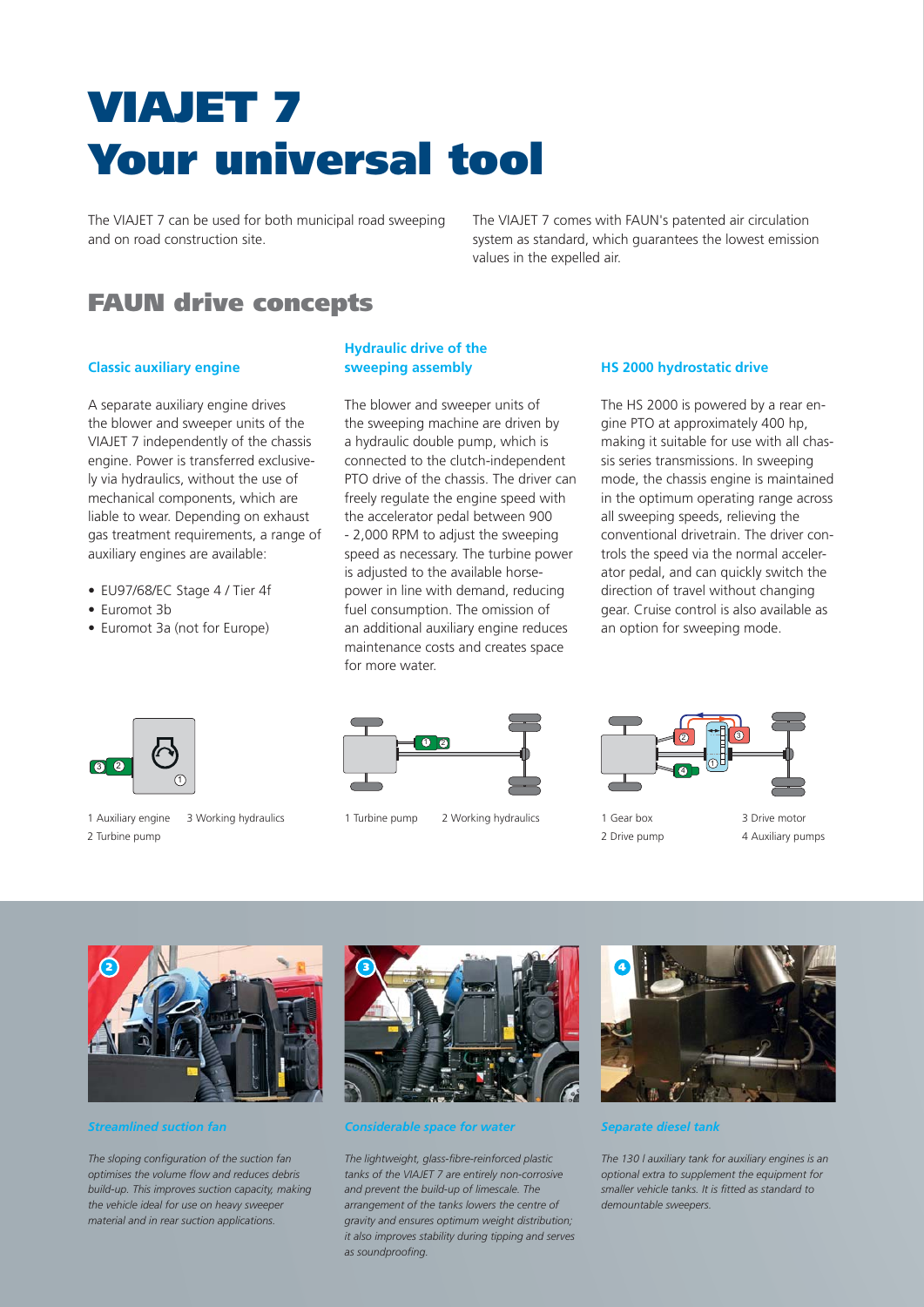#### **1 The FAUN air circulation system**

The FAUN air circulation system continuously transports the extracted air from the debris container to the blowing nozzle behind the suction nozzle. When loaded with new debris, the already moistened and heated air is once again sucked into the suction nozzle and thereby circulated. The quantity of recirculating air can be variably adjusted between 30 and 70 % depending on the aplication.

Only the relatively small proportion of air which is not recirculated flows out smoothly under the machine. Fine dust emissions from the FAUN road sweeper with the air circulation system are therefore approximately 50 % lower than for pure suction road sweepers. In addition, the VIAJET 7 does not blow dust around, because clean exhaust air is expelled behind the sweeper units on the portion of the road which is already clean.

Adding water to the blast air also enables the road to be cleaned in the working area of the suction nozzle. In winter, it can be used in temperatures reaching down to -5 °C by adding water to the suction nozzle, as the air introduced into the circuit is heated by around 15 °C and therefore prevents the water in the suction nozzle and the container from freezing.



- Clean exhaust air
- 



*The V-shaped suction nozzle*

*The large V-shaped nozzle is equipped with an extra-wide, wear-resistant foliage flap. Thanks to optimised aerodynamics, the vehicle can accommodate even large quantities of heavy sweeper debris or milled material. The wide wheels even cope with rail tracks safely.*



*The roller brush*

*The pendulum-suspended, pulled roller brush optimally adjusts to cope with uneven road surfaces. Thanks to its broad working angle, the brush gathers even large volumes of heavy sweeper material quickly and directs it straight into the suction shaft.*



#### *The powerful broom*

*The exceptionally powerful pushed disc broom can be swivelled out in several stages; the inclination is pneumatically adjustable. Thanks to its position in front of the roller brush, no debris is left behind.*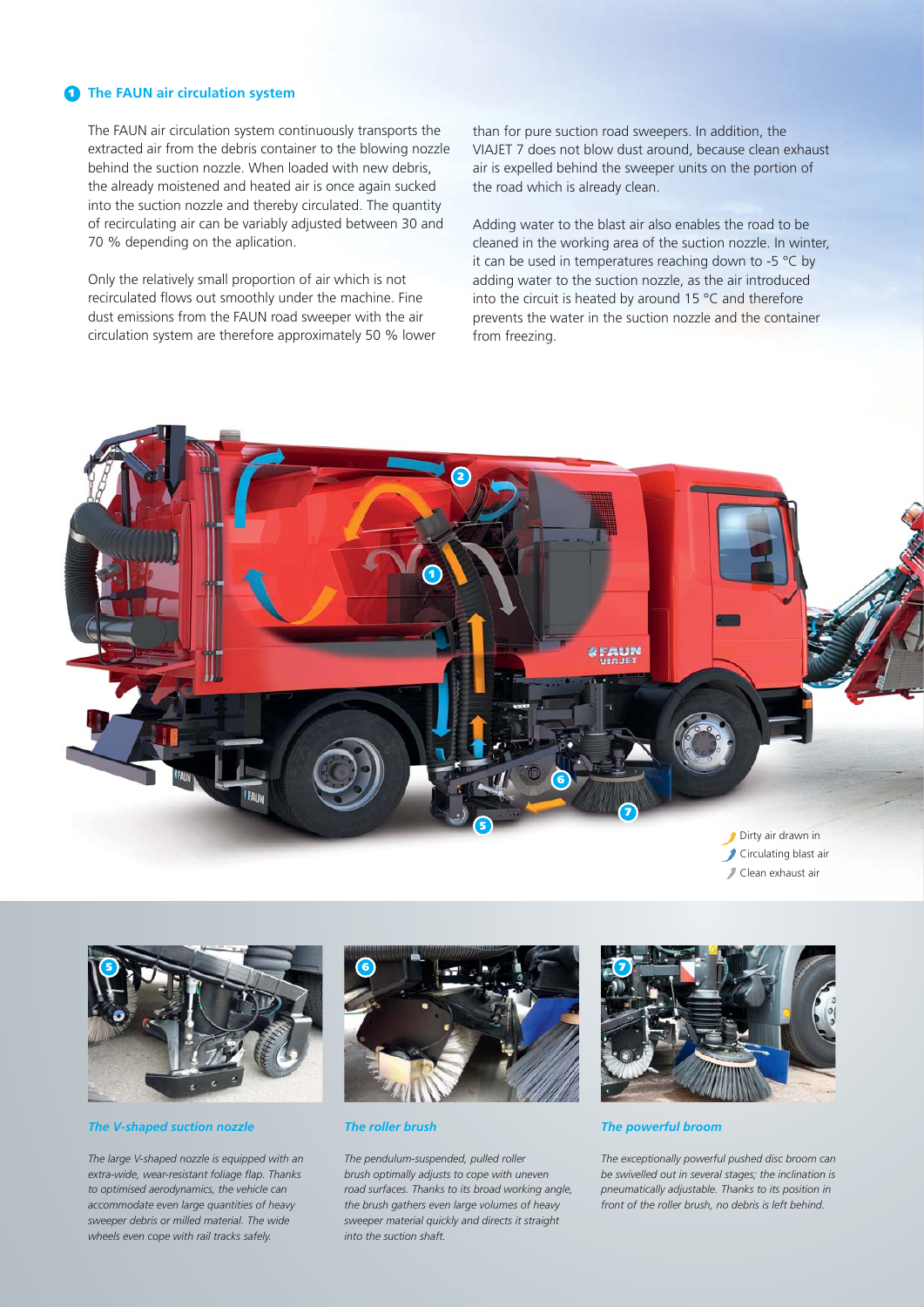



#### *The large debris container*

*The laterally raised bottom sheet made of V2A, in combination with the large tipping angle, ensures efficient emptying and easy cleaning, even when picking up milled material. The exceptionally high debris capacity delays oversuction, even when fully loaded. The water tank is separate from the container, increasing stability during tipping.* 



#### *The efficiently arranged control centre*

*As with all VIAJETs, all of the switching elements and valves of the VIAJET 7 for compressed air and hydraulic and electrical systems are readily accessible in a central position. When troubleshooting, service technicians can therefore get to the bottom of problems quickly. The dust and water-protected units simplify regular maintenance.* 



#### *At your fingertips, not only in sight*

*The control centre for the driver is clearly laid out – and thanks to the tactile switches and controls, it can even be operated without looking. The driver can concentrate entirely on the road sweeping action and the traffic.*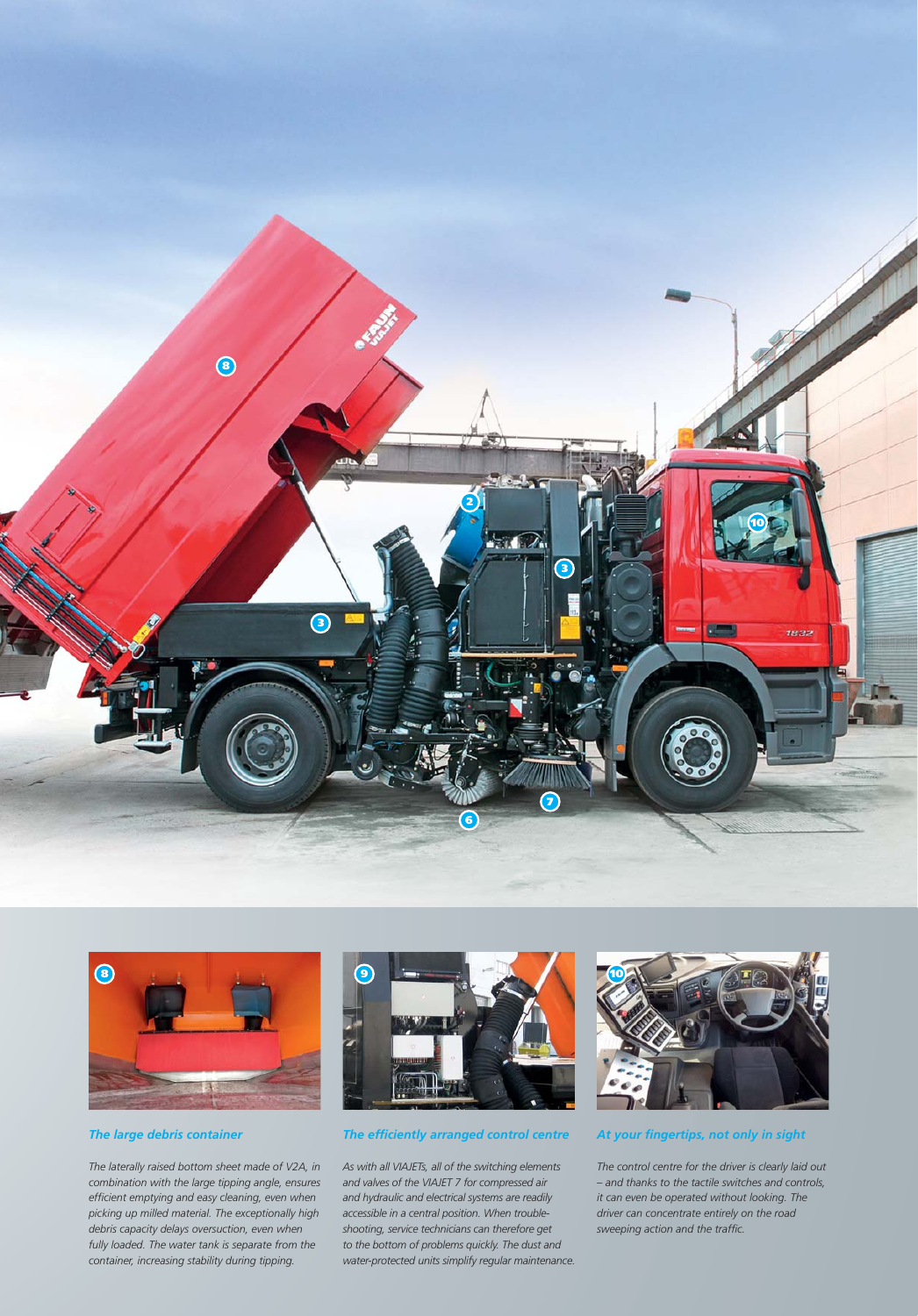

#### **WATER TANK VOLUMES**

Ŧ

| <b>VIAJET 7 drive concepts</b> | Water as<br>standard | <b>Optional upgrade</b><br>without change of wheelbase | Optional upgrade*<br>with change of wheelbase |  |
|--------------------------------|----------------------|--------------------------------------------------------|-----------------------------------------------|--|
| John Deere auxiliary engine    | 2,2001               | Cannot be upgraded                                     | Additional 600 l<br>Additional 1,200 l        |  |
| VW auxiliary engine            | 2,2001               | up to 2,500 l                                          |                                               |  |
| Hydraulic drive                | 2.2001               | up to 3,000 l                                          | Additional 1,700 l                            |  |
| Hydrostatic drive              | 2.2001               | up to 3,000 l                                          | Additional 2,000 l                            |  |

\* irrespective of drive concept

| <b>DRIVE CONCEPTS</b> | <b>Body category</b> |                 |                 |                 |                 |                  |
|-----------------------|----------------------|-----------------|-----------------|-----------------|-----------------|------------------|
| <b>Drive versions</b> | 4 m <sup>3</sup>     | $5 \text{ m}^3$ | $6 \text{ m}^3$ | $7 \text{ m}^3$ | $8 \text{ m}^3$ | $12 \text{ m}^3$ |
| Auxiliary engine      | $\mathsf X$          |                 | $\times$        | $\mathbf x$     |                 |                  |
| Hydraulic drive       |                      | $\mathsf{X}$    | $\mathsf{x}$    | $\mathbf x$     | $\times$        |                  |
| Hydrostatic drive     |                      | $\times$        | $\mathsf{x}$    | $\mathbf x$     | $\mathsf{X}$    | $\times$         |

| <b>POWER CLASS</b> | Road sweeper type   |                  |  |  |  |
|--------------------|---------------------|------------------|--|--|--|
| <b>CITY CLASS</b>  | <b>VIAJET 4</b>     | <b>VIAJET 5</b>  |  |  |  |
| <b>VARIO CLASS</b> | VIAJET <sub>6</sub> | <b>VIAJET 7</b>  |  |  |  |
| POWER CLASS        | <b>VIAJET 8</b>     | <b>VIAJET 12</b> |  |  |  |